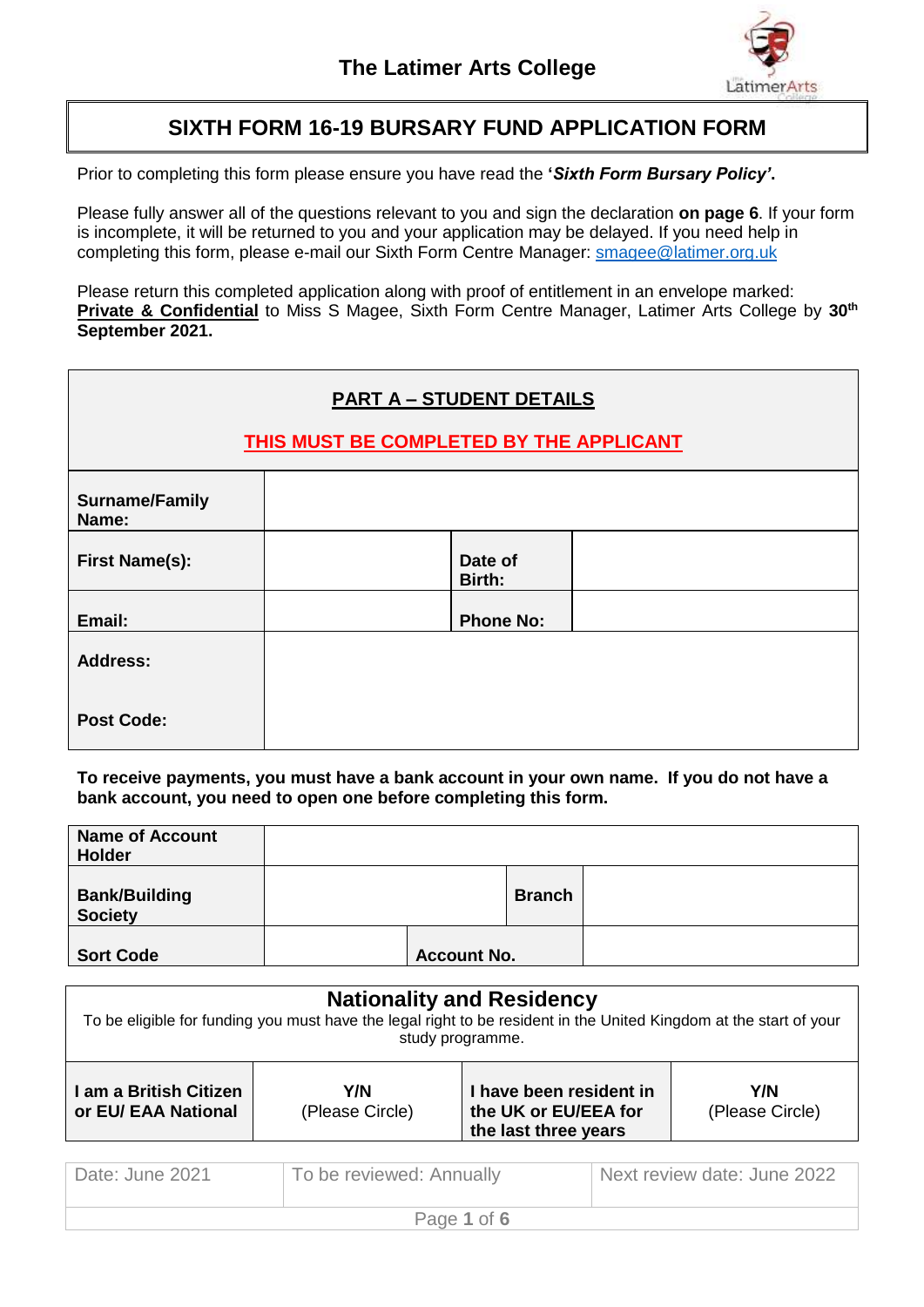

┑

| <b>PART B - PARENT/CARER DETAILS</b>              |  |                  |  |
|---------------------------------------------------|--|------------------|--|
| <b>THIS MUST BE COMPLETED BY THE PARENT/CARER</b> |  |                  |  |
| <b>Surname/Family Name:</b>                       |  |                  |  |
| First Name(s):                                    |  |                  |  |
| <b>Address:</b>                                   |  |                  |  |
| <b>Post Code:</b>                                 |  | <b>Phone No:</b> |  |
| <b>Relationship to student</b>                    |  |                  |  |
| N. I. Number                                      |  | Email:           |  |

**This application for assistance from the 16-19 Bursary Fund is made under the following category:**

(Please Tick as necessary)

**Vulnerable Persons Bursary** 

(Attach Appendix 1 Form – Page 3)

### **Discretionary Bursary**

(Attach Appendix 2 Form – Page 4)

| Date: June 2021 | To be reviewed: Annually | Next review date: June 2022 |  |  |
|-----------------|--------------------------|-----------------------------|--|--|
| Page 2 of 6     |                          |                             |  |  |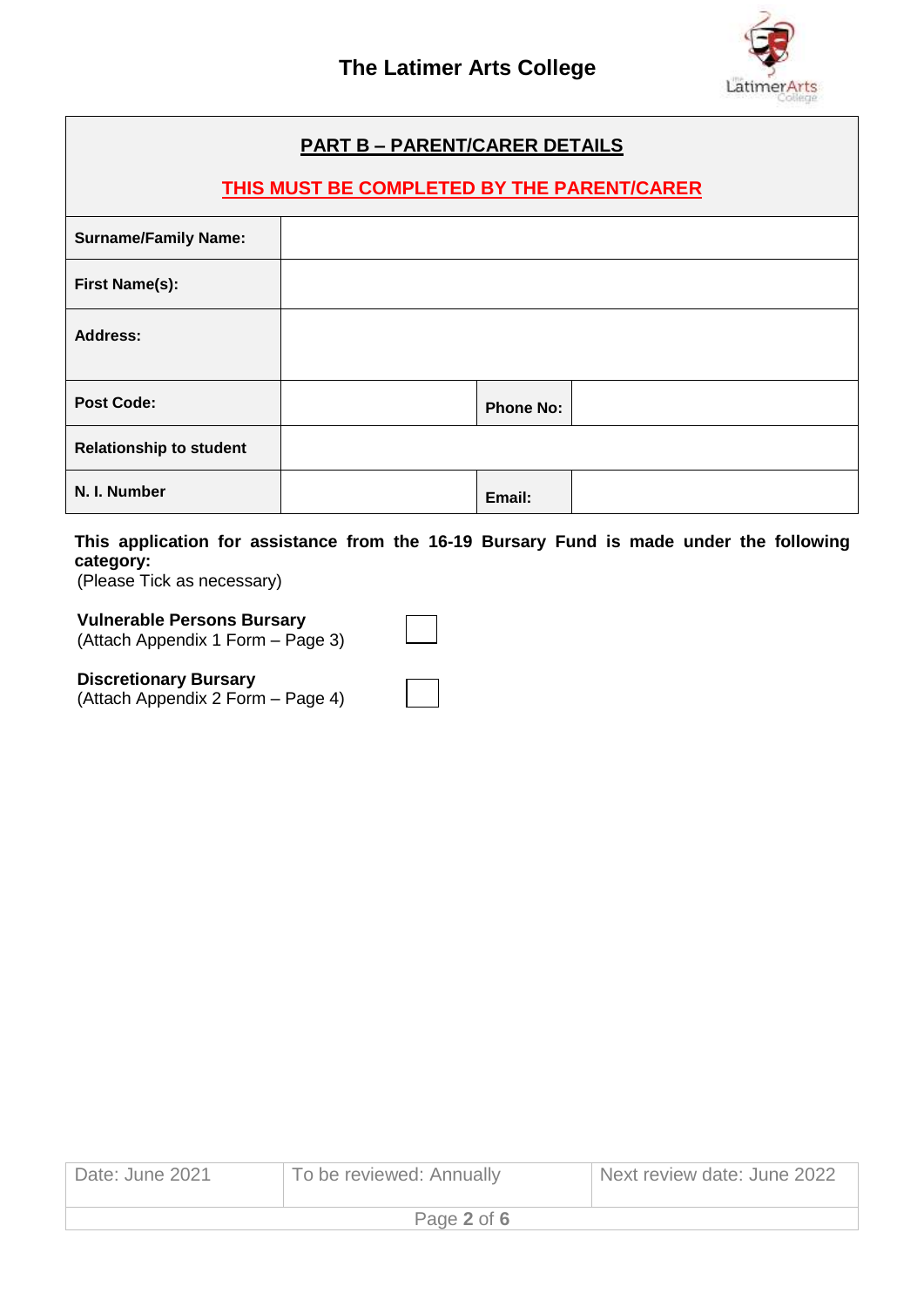# **The Latimer Arts College**



#### **Appendix 1 – Application for Vulnerable Persons Funding**

This form should be completed in addition to the main application form and should be submitted with the appropriate evidence:

| <b>Full Name:</b>            |                                                                              |                              |
|------------------------------|------------------------------------------------------------------------------|------------------------------|
|                              | I wish to apply for Vulnerable Persons funding under the following criteria: | <b>Please</b><br><b>Tick</b> |
| I am in local authority care |                                                                              |                              |
|                              | I have just left living local authority care.                                |                              |
|                              | I am in receipt of Income Support or Universal Credit in my own right.       |                              |
|                              | Lam receiving Employment and Support Allowance (ESA) or Universal Credit and |                              |

I am receiving Employment and Support Allowance (ESA) or Universal Credit and Disability Living Allowance (DLA) or Personal Independence Payments (PIP) in my own right.

| Please indicate the evidence you are enclosing in support of your<br>application:                                                                                                                                                                                                                                                                                         |  |  |
|---------------------------------------------------------------------------------------------------------------------------------------------------------------------------------------------------------------------------------------------------------------------------------------------------------------------------------------------------------------------------|--|--|
| Written confirmation from the local authority that looks after you or provides your leaving<br>care services                                                                                                                                                                                                                                                              |  |  |
| A copy of your income support or Universal Credit award notice (you must be entitled to<br>the benefits in your own right). The evidence must confirm that you can be in further<br>education or training.                                                                                                                                                                |  |  |
| For students getting Universal Credit (UC)/Employment and Support Allowance (ESA)<br>and Disability Living Allowance and Personal Independence Payments, a copy of your<br>UC claim that confirms which ESA group you have been placed. You will also need to<br>provide evidence that you are receiving Disability Living Allowance or Personal<br>Independence Payment. |  |  |

| Date: June 2021 | To be reviewed: Annually | Next review date: June 2022 |  |
|-----------------|--------------------------|-----------------------------|--|
| Page 3 of 6     |                          |                             |  |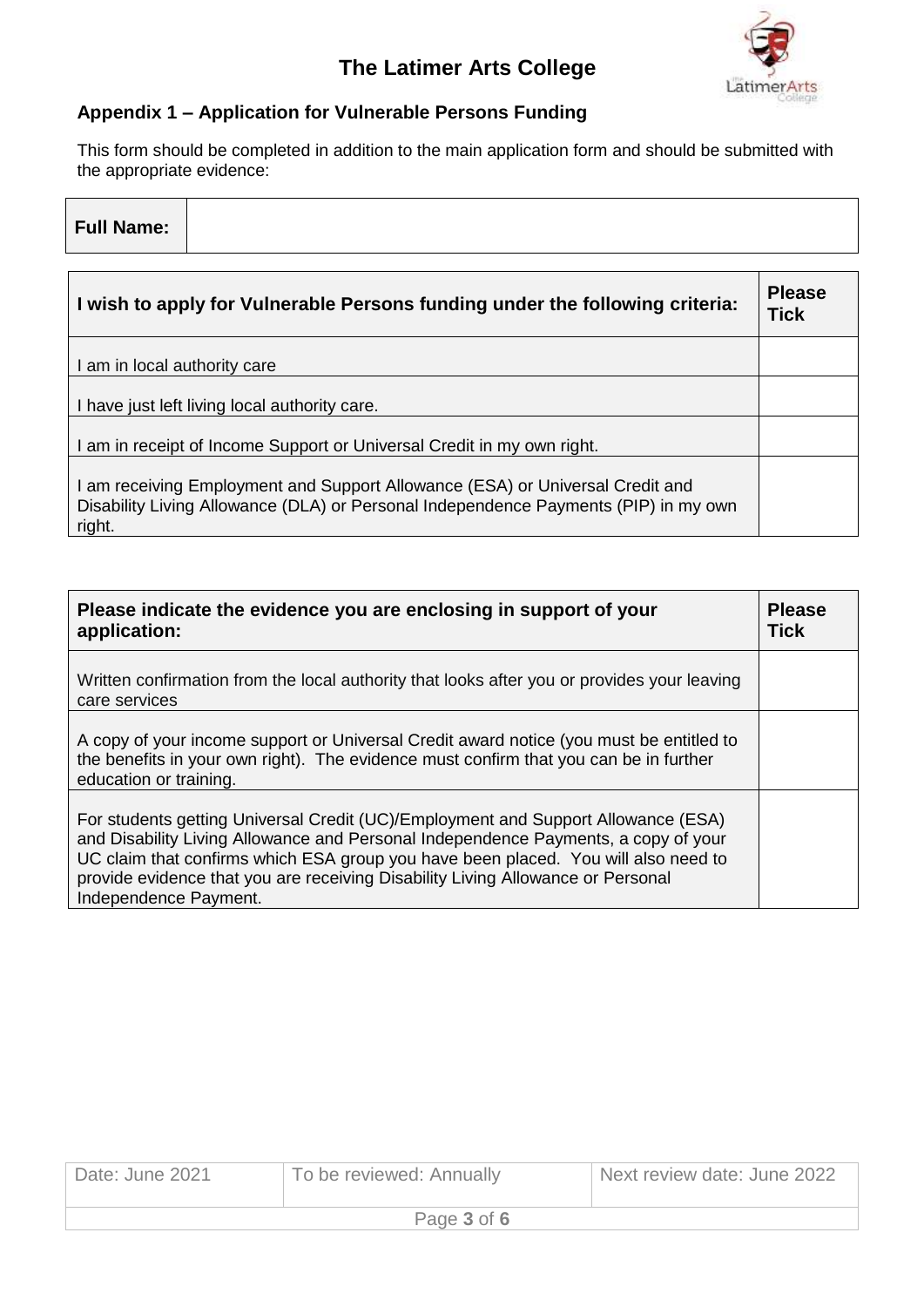### **The Latimer Arts College**



### **Appendix 2 – Application for Discretionary Funding**

Applications for discretionary bursaries are assessed on household income, therefore, you must provide evidence to support your application. In order to qualify for a discretionary bursary household income must be **below £30,000**. If you live with parents or a partner, this will include their income and income from any benefits. If you live independently, we need evidence of your own income and benefits you receive. Household income for the purpose of this application is defined as **gross taxable income** for the household, including taxable benefits.

This form must be completed in addition to the main application form and should be submitted with the appropriate evidence:

| <b>Full Name:</b> |
|-------------------|
|-------------------|

**I reside in a household where I have registered for, and meet the criteria for Free School Meals.**

**I reside in a household where the gross annual household income is below £30,000**

| What is your total Household Income?<br>(Please Tick) |                 |                |                |  |
|-------------------------------------------------------|-----------------|----------------|----------------|--|
| £17,000-£19,999                                       | £20,000-£21,999 | 22,000-£23,999 | £24,00-£30,000 |  |
|                                                       |                 |                |                |  |

| Please indicate the evidence you are enclosing in support of your<br>application: |                                                                                                                                                                  | <b>Please</b><br><b>Tick</b> |
|-----------------------------------------------------------------------------------|------------------------------------------------------------------------------------------------------------------------------------------------------------------|------------------------------|
| <b>Proof of</b><br><b>Employed</b><br><b>Income</b>                               | Tax Credit Award Notice For 2020-21.<br>Or: (For each earning adult in the household):<br>• P60 for tax year 2020-21 or<br>• Payslip for Last week in March 2021 |                              |
| <b>Proof of</b><br>Income from<br><b>Self</b><br><b>Employment</b>                | A "Self-Assessment Tax Calculation" for tax year 2020-21<br>(Form SA302), if you do not submit a Tax Credit Award Notice.                                        |                              |
| Proof of<br><b>Any Other</b><br><b>Income</b>                                     | Relevant paperwork detailing the income received during the<br>2020-21 tax year.                                                                                 |                              |

| Date: June 2021 | To be reviewed: Annually | Next review date: June 2022 |
|-----------------|--------------------------|-----------------------------|
| Page 4 of 6     |                          |                             |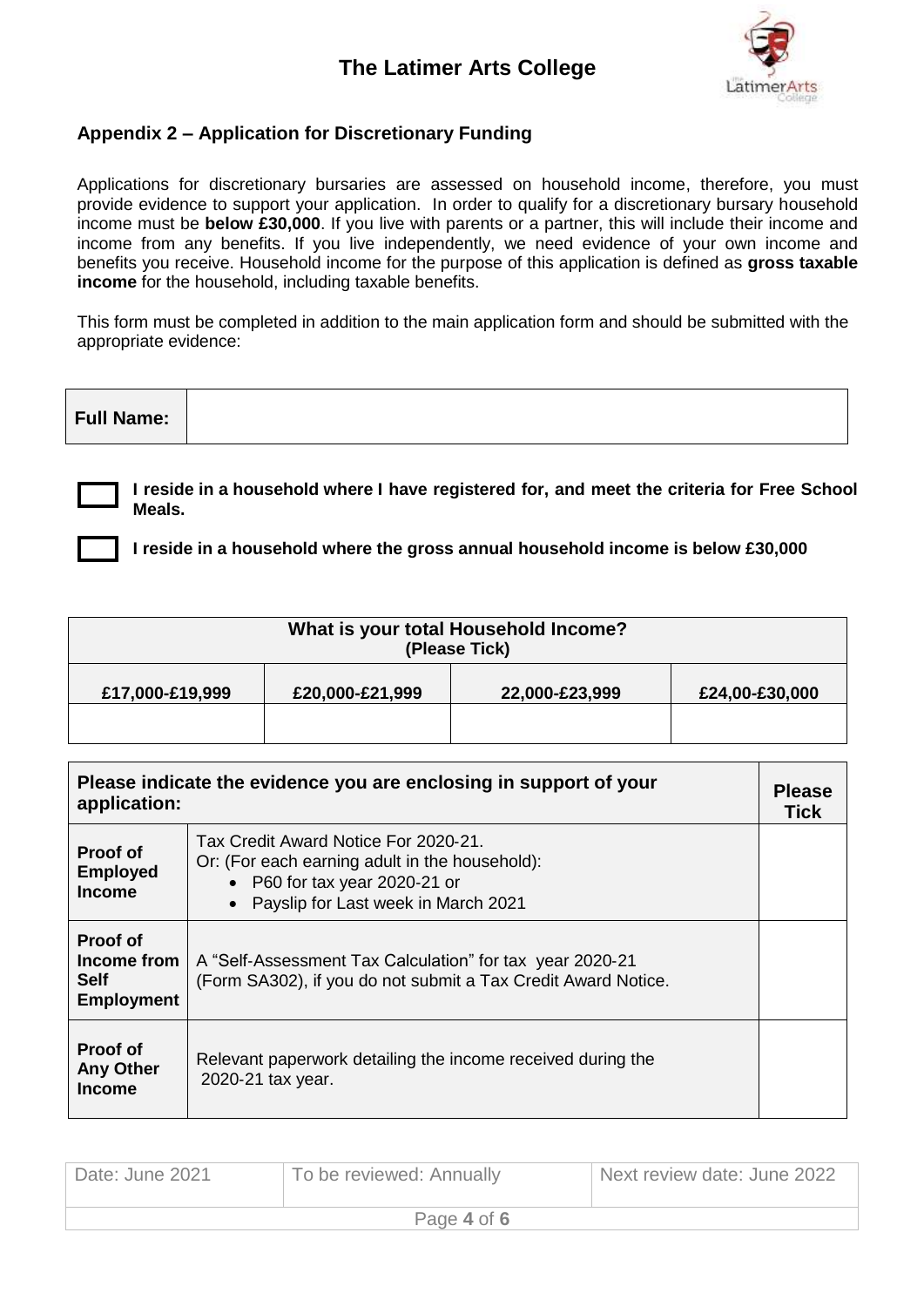# **The Latimer Arts College**



Please complete the information below and give specific details of the financial support you are requesting (e.g. assistance with the cost of books and materials for your courses, travel to and from school, educational visits, exam resit fees, visits to open days etc.)

*I wish to apply under the Discretionary Bursary Fund for financial support towards:*

| A specific weekly need (i.e. transport to school) | <b>Approx. Cost Per Week</b> |
|---------------------------------------------------|------------------------------|
|                                                   |                              |
|                                                   |                              |
|                                                   |                              |

| Individual items (i.e. books, equipment, university visits) | <b>Estimated Cost If</b><br>Known. |
|-------------------------------------------------------------|------------------------------------|
|                                                             |                                    |
|                                                             |                                    |
|                                                             |                                    |
|                                                             |                                    |
|                                                             |                                    |

#### **Please note:**

Prior to any expenditure, you must:

- Complete a claim form and have it approved by the Assistant Principal for Sixth Form.
- Provide receipts for expenditure, in order to access bursary funds.

| Date: June 2021 | To be reviewed: Annually | Next review date: June 2022 |
|-----------------|--------------------------|-----------------------------|
| Page 5 of 6     |                          |                             |